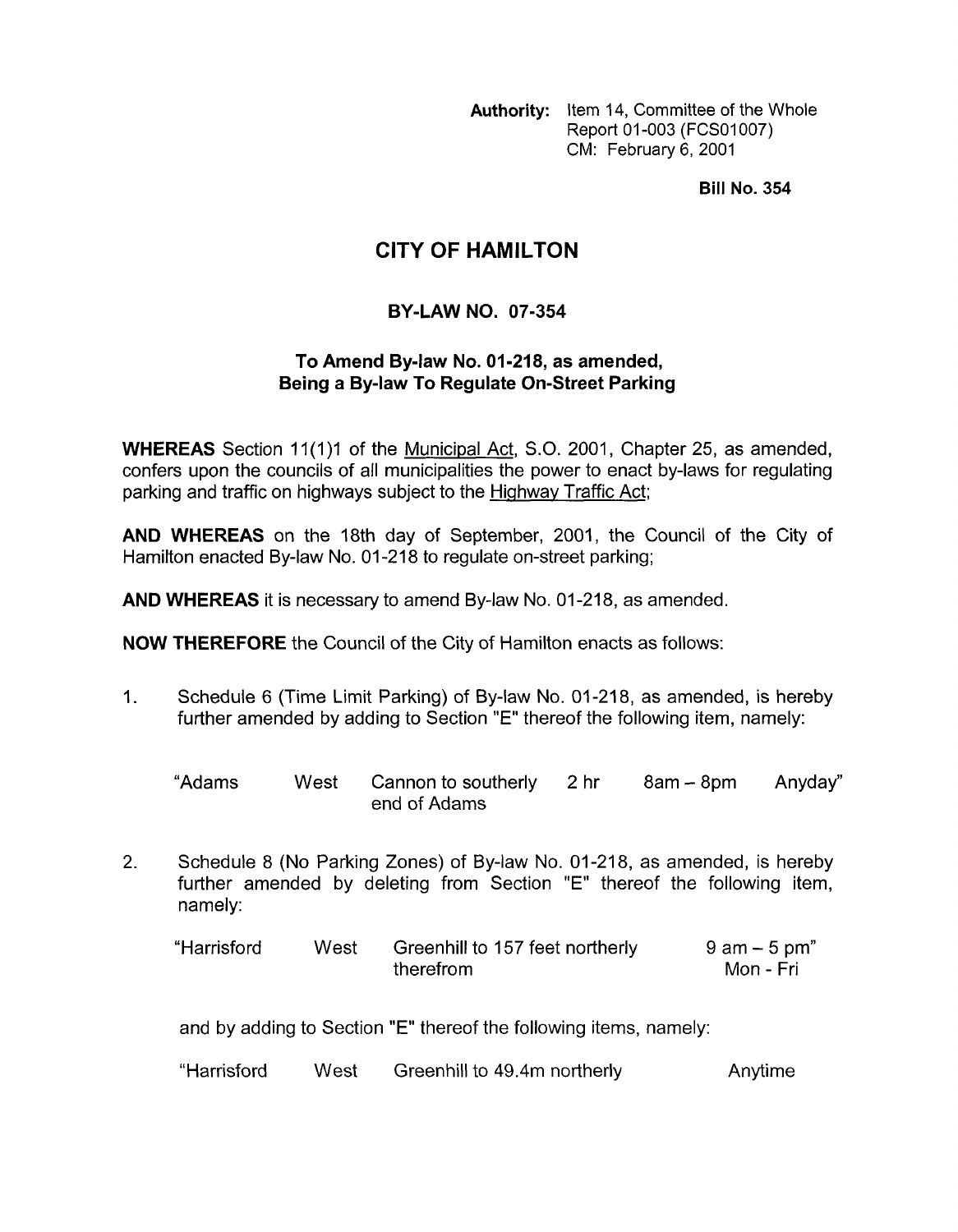To Amend By-law No. 01-218, as amended, Being a By-law to Regulate On-Street Parking

|          |       |                                                                                                                          | $\overline{2}$                                |  |
|----------|-------|--------------------------------------------------------------------------------------------------------------------------|-----------------------------------------------|--|
| National | North | from 117.5m southerly and<br>westerly along the curb line<br>from the eastern intersection<br>with Tommar to 8m westerly | Anytime                                       |  |
| Whitney  | South | from 97.5m east of Rifle<br>Range to 150m easterly                                                                       | 7:00 a.m. to $6:00$ p.m."<br>Monday to Friday |  |
|          |       | and by deleting from Section "F" thereof the following item, namely:                                                     |                                               |  |
| "Sunvale | South | from southern intersection with<br>Anytime"<br>& West Waterford to 134.8m westerly                                       |                                               |  |
|          |       | and by adding to Section "F" thereof the following item, namely:                                                         |                                               |  |
| "Sunvale | South | from southern intersection with<br>& West Waterford to 123.4m westerly<br>and northerly                                  | Anytime"                                      |  |

**3.** Schedule 12 (Permit Parking Zones) of By-law No. 01-218, as amended, is hereby further amended by deleting from Section "E" thereof the following items, namely:

| "Homewood | South | Anytime<br>Locke to 26.5m easterly                                                |          |
|-----------|-------|-----------------------------------------------------------------------------------|----------|
| Locke     | East  | Aberdeen to Homewood                                                              | Anytime  |
| Park Row  | East  | commencing 19.8m south of Cannon<br>and extending 5.8m southerly<br>therefrom     | Anytime  |
| Tisdale   | East  | commencing 142 feet south of Main<br>and extending 17 feet southerly<br>therefrom | Anytime  |
| Tisdale   | West  | commencing 120 feet south of Main<br>and extending 17 feet southerly<br>therefrom | Anytime" |
|           |       | and by adding to Section "E" thereof the following items, namely:                 |          |
| "Locke    | East  | from 22.9m south of Homewood to<br>5.8m southerly                                 | Anytime  |